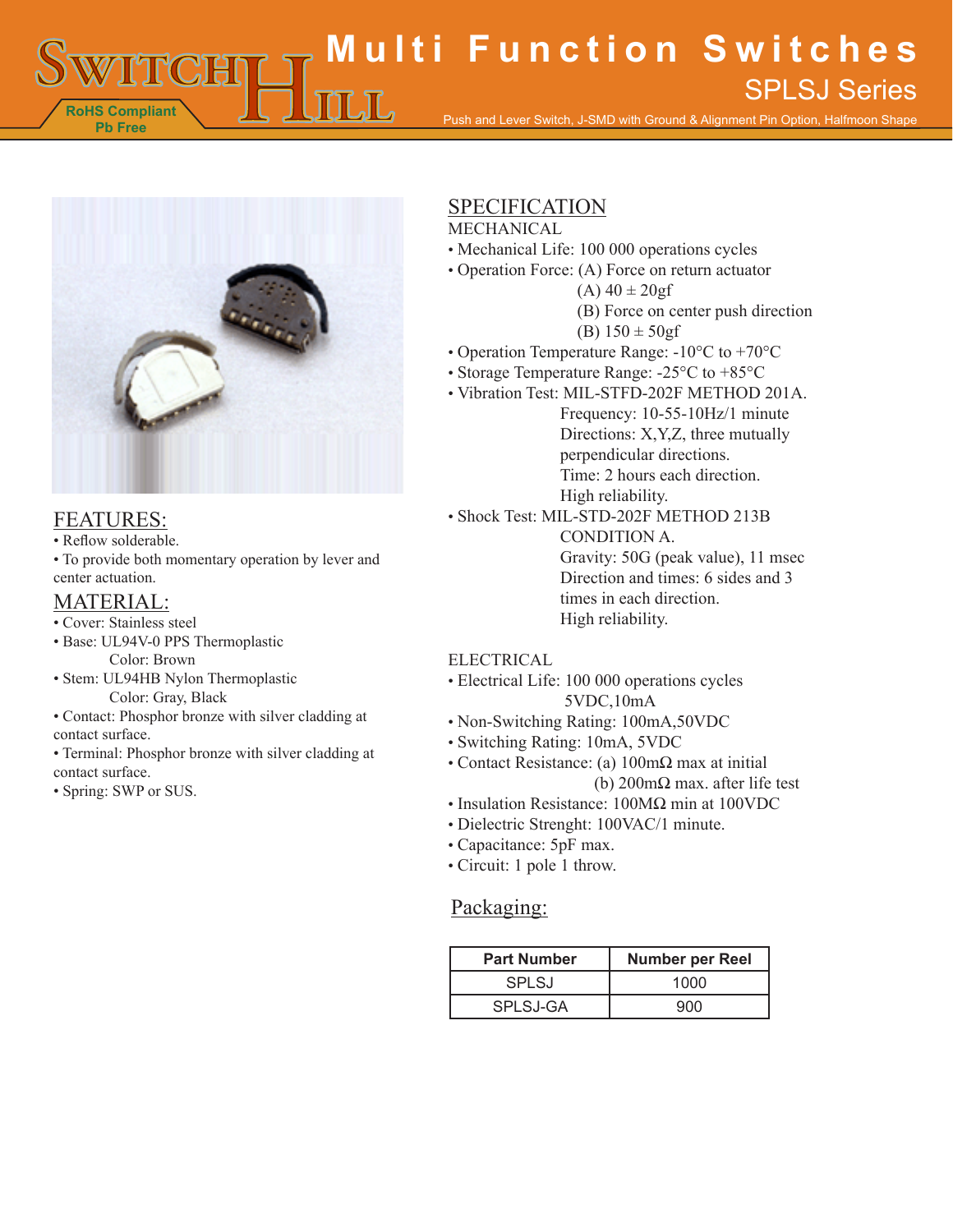# **Multi Function Switches** SPLSJ Series $\mathbb{L} \mathbb{L}$

Push and Lever Switch, J-SMD with Ground & Alignment Pin Option, Halfmoon Shape

SPLSJ-T

**RoHS Compliant Pb Free**

m

























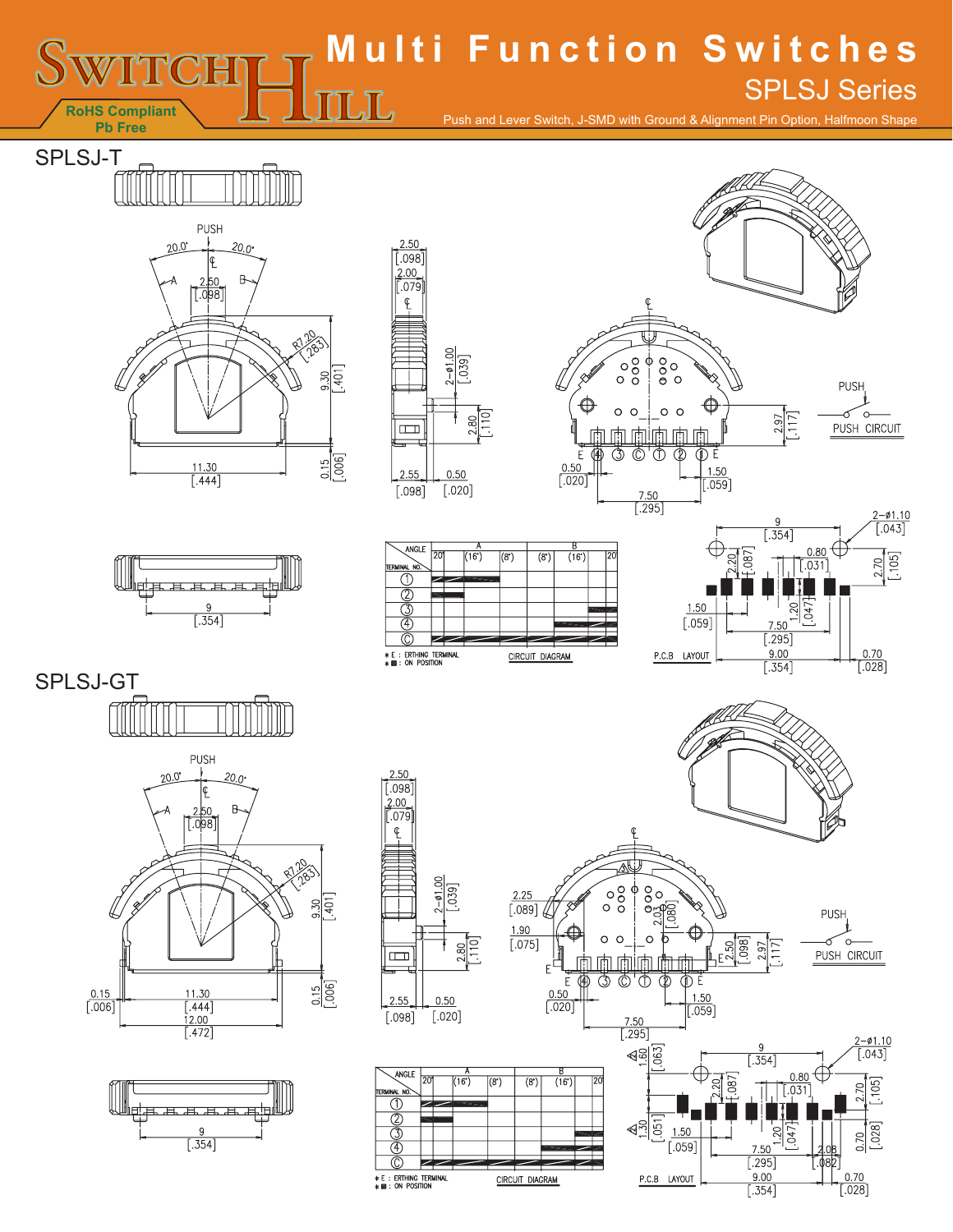# **Multi Function Switches** SPLSJ Series

Push and Lever Switch, J-SMD with Ground & Alignment Pin Option, Halfmoon Shape

SPLSJ-GF

**RoHS Compliant Pb Free**

**M** 



 $\underline{\Pi}\Pi$ 





Õ,  $\overline{\oplus}$ 

1.50

 $[.059]$ 

 $\frac{(-0.110)}{0.043}$ 

 $[.105]$ 

 $[.028]$ 

20

0.70

 $\frac{0.70}{0.028}$ 

 $\frac{9}{5.354}$ 

 $\begin{array}{c|c}\n & 0.80 \\
& 0.81 \\
& 0.031\n\end{array}$ 

 $20$  $047$ 

7.50  $\overline{[.295]}$  $\frac{9.00}{354}$ 

 $\begin{array}{c} 0.50 \\ \hline \text{[.020]} \end{array}$ 







 $0.50$ 

 $[.020]$ 

 $2.55$ 

 $[.098]$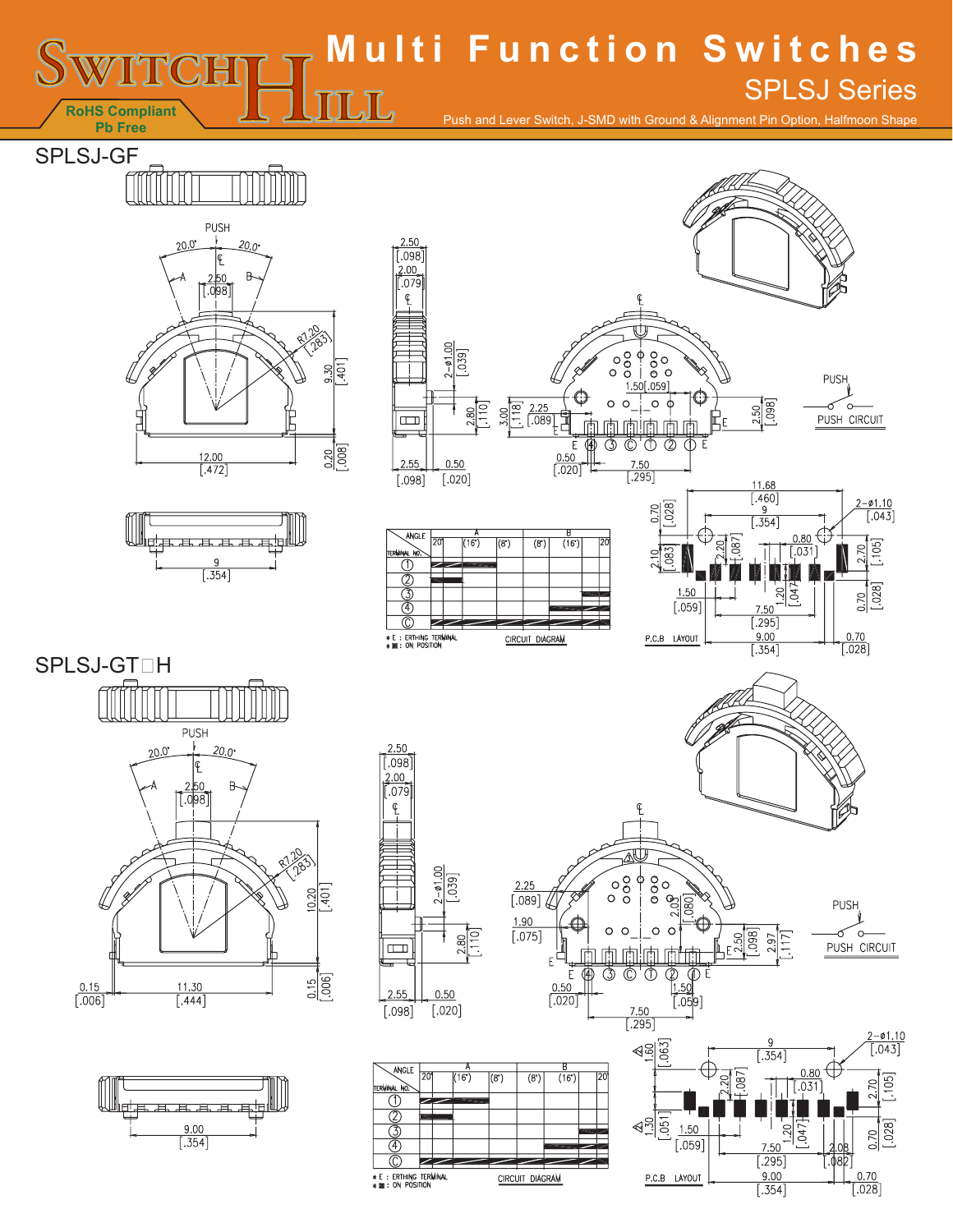